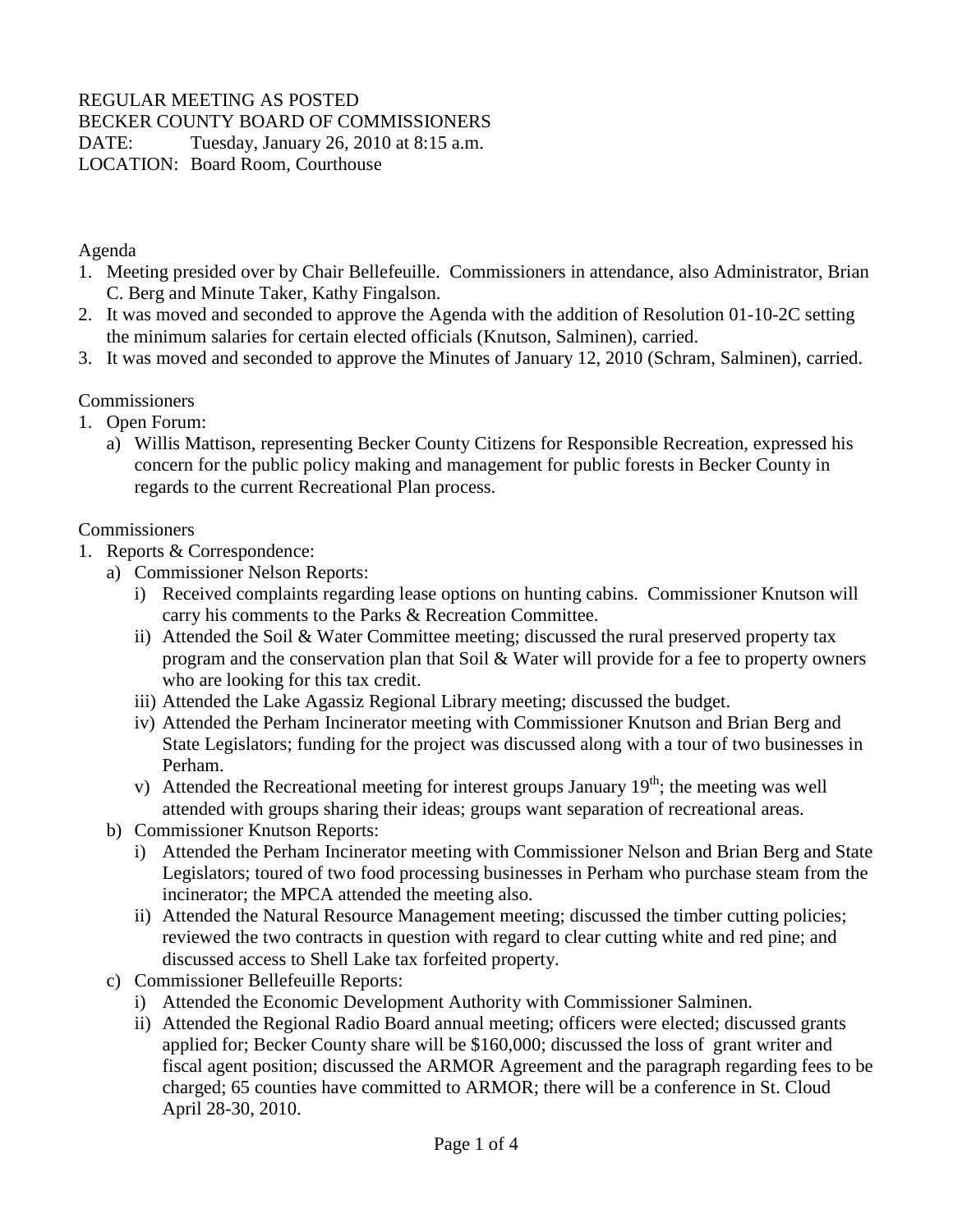- d) Commissioner Salminen Reports:
	- i) Attended the Human Services meeting with Commissioner Knutson; Nancy Nelson will be in with all items today.
	- ii) Attended the Economic Development Authority with Commissioner Bellefeuille; elections were held; discussed Legacy Grant funds.
- e) Commissioner Schram Reports:
	- i) Attended the West Central Initiative meeting; discussed the home grown conference and loans for small businesses.
	- ii) Attended the WesMin Resource Conservation & Development meeting; discussed acceptance of the water quality grant; will attend the February  $10^{th}$  meeting and report back to Soil & Water.
	- iii) Attended the Becker County Children's Initiative; discussed suicide prevention.
	- iv) Attended the Labor Management Committee meeting; discussed improving the work place attitude; LMC Bay will be held again and they are looking for items to bid on.
	- v) Attended the Recreational meeting for interest groups January  $19<sup>th</sup>$  and the Steering Committee meeting on January  $21^{st}$ ; signage is important; handicap accessible was discussed; and keeping the web site open for recreation.
- 2. Appointments:
	- a) It was moved and seconded to appoint Lee Kessler to the Board of Adjustments to represent District 4 for a three year term (Bellefeuille, Nelson), carried.
- 3. It was moved and seconded to approve Resolution 01-10-2C setting the minimum salaries for elected offices in an election year for the Auditor-Treasurer, Sheriff, County Attorney, and Recorder (Salminen, Schram), carried.

Auditor-Treasurer, Ryan Tangen presented.

1. There were no licenses or permits.

Finance Committee Minutes, Ryan Tangen presented.

- 1. It was moved and seconded to approve the Claims with the addition of one over 90 day claims; Road and Bridge for \$1,147.91 explanation provided; the additional claims of Bond Trust Services Corp for \$1,165,000 for calling of Sunnyside Care Center Bonds Series 2004 A and IRS for \$7,508.10 to cover the results of the 2008 payroll audit just completed; and the Auditor's Warrants for 1/12/10 in the amount of \$32,360.77; 1/19/10 in the amount of \$38,035.75; and 1/25/10 in the amount of \$599,806.56 (Salminen, Knutson), carried.
- 2. The Human Services claims were reviewed and it was recommended to approve as presented.
- 3. It was recommended by the Finance Committee to approve the Human Services request to fill a vacancy in an Office Support Staff position.
- 4. It was moved and seconded to approve the Information Technology request to purchase a replacement scanner for the Sheriff to process case files estimated at \$1,000 (Knutson, Salminen), carried.
- 5. It was moved and seconded to approve the Information Technology request to fill a vacancy for fulltime Informational Service Technician, Resolution 01-10-2B (Salminen, Nelson), carried.
- 6. It was moved and seconded to approve the Auditor-Treasurer request to approve the 2010 Annual Audit Engagement letter and to authorized the Auditor-Treasurer to sign the letter for one year in the amount of \$32,850 (Nelson, Schram), carried.
- 7. It was moved and seconded to approve the Sunnyside Care Center amortization loan schedule in the amount of \$1,165,000 for 25 years at 5% (Salminen, Schram), carried.
- 8. It was moved and seconded to approve the Cash Comparison and Investment Summary for November 2009 (Knutson, Salminen), carried.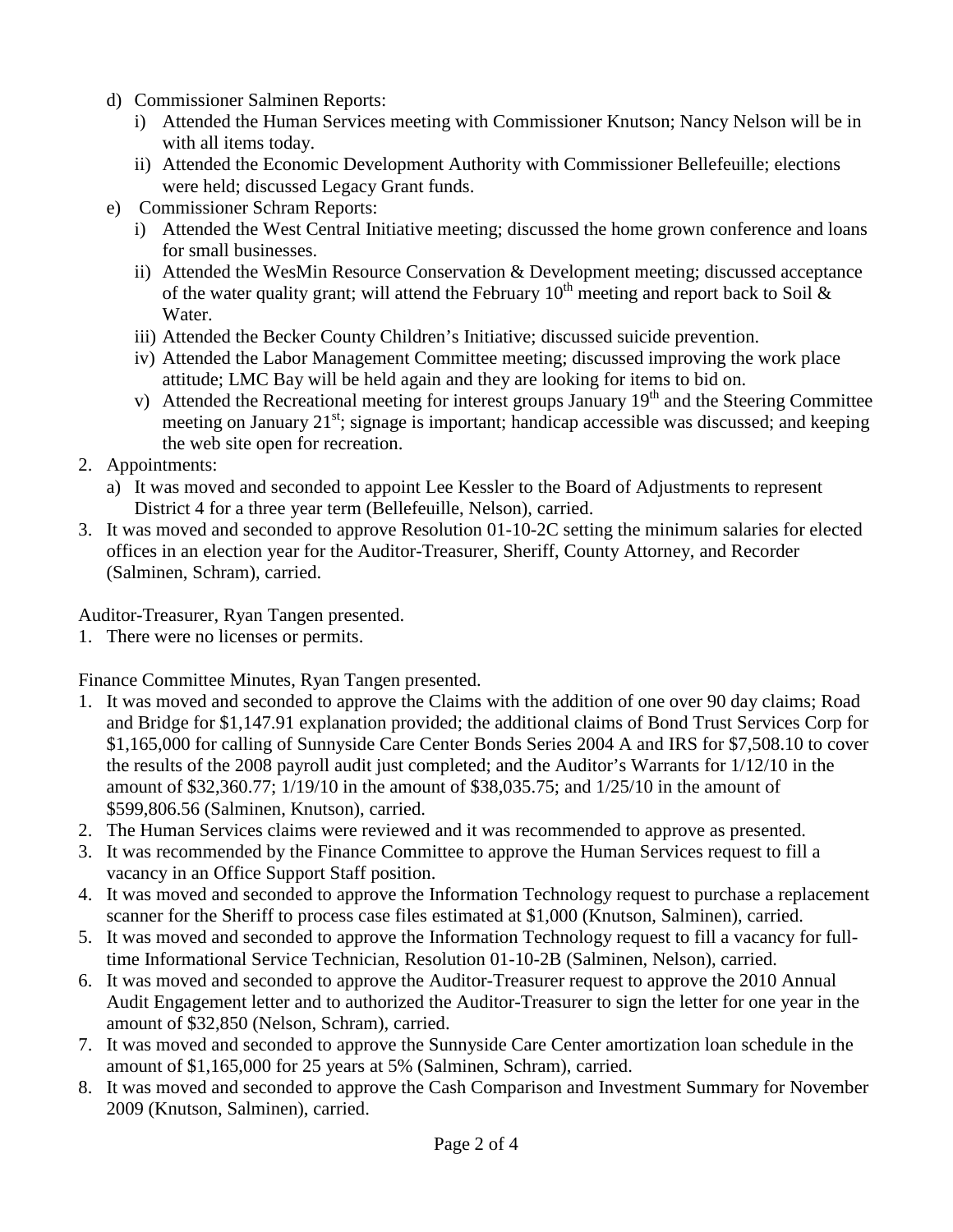- 9. It was moved and seconded to approve the Auditor-Treasurer request to purchase a new postage machine for \$321.93/month for 60 months and authorize the sale of the existing equipment (Salminen, Schram), carried.
- 10. It was recommended by the Finance Committee to approve the Administrator's request to approve Resolution 01-10-2C establishing the minimum salaries for elected officials in January of an election year.
- 11. Commissioner Bellefeuille requested consideration for looking at bonding as a way to cover costs for the County and outlying departments to convert our radios to the new system in 2012 as the Radio Board conducted a study and determined it will cost Becker County \$480,000.
- 12. Commissioner Nelson requested consideration for increasing the appropriation to the Lake Agassiz Regional Library to avoid reduction in services in the amount of \$1,315.

Human Resource, Nancy Grabanski presented.

- 1 . It was moved and seconded to approve the pay equity compliance report and authorize the Board Chair to sign (Salminen, Knutson), carried.
- 2 . It was moved and seconded to accept and ratify the tentative agreements with the Human Service Supervisor Association and to authorize the Board Chair to sign all contracts (Salminen, Schram), carried.

Human Services, Nancy Nelson presented.

- 1. It was moved and seconded to approve acceptance of Home and Community Based purchase of Services agreement with Sunnyside Care Center for waiver services (Salminen, Schram), carried.
- 2. It was moved and seconded to approve amendment to the service agreement with MeritCare Medical Group to add consultation, educational services and travel time of a psychologist to the original agreement dated November 17, 2008 (Salminen, Knutson), carried.
- 3. It was moved and seconded to approve Resolution 01-10-2A to fill a part time Office Support Staff position which was vacated several months ago by a retirement (Salminen, Schram), carried.
- 4. It was moved and seconded to accept the Adult Services Report (Schram, Nelson), carried.
- 5. It was moved and seconded to accept the Children and Family Services Report (Schram, Salminen), carried.
- 6. It was moved and seconded to accept the Financial Assistance Report (Salminen, Schram), carried.
- 7. It was moved and seconded to approve the Human Services Claims (Knutson, Salminen), carried.
- 8. It was moved and seconded to approve the Memorandum of Understanding with Minnesota State Colleges and Universities (MNSCU) for Community Health to hold medication dispensing at the MSCTC – DL campus in the event of an emergency such as the immunization for H1N1 (Salminen, Knutson), carried.
- 9. It was moved and seconded to accept the Community Health Report (Schram, Salminen), carried.
- 10. It was moved and seconded to approve the Community Health Claims (Salminen, Knutson), carried.
- 11. It was moved and seconded to accept the Transit Ridership Report (Salminen, Schram), carried.
- 12. It was moved and seconded to approve the Transit Claims (Salminen, Knutson), carried.

2010 Commissioner/Department Head Planning Session

1 . It was agreed by consensus to cancel the continuation meeting scheduled for 1:00 p.m.

Commissioners, Continued.

1. It was moved and seconded to approve attendance by the Commissioners at the Aggregate Conference in St. Cloud on February 18, 2010 with per diem and mileage (Salminen, Knutson), carried.